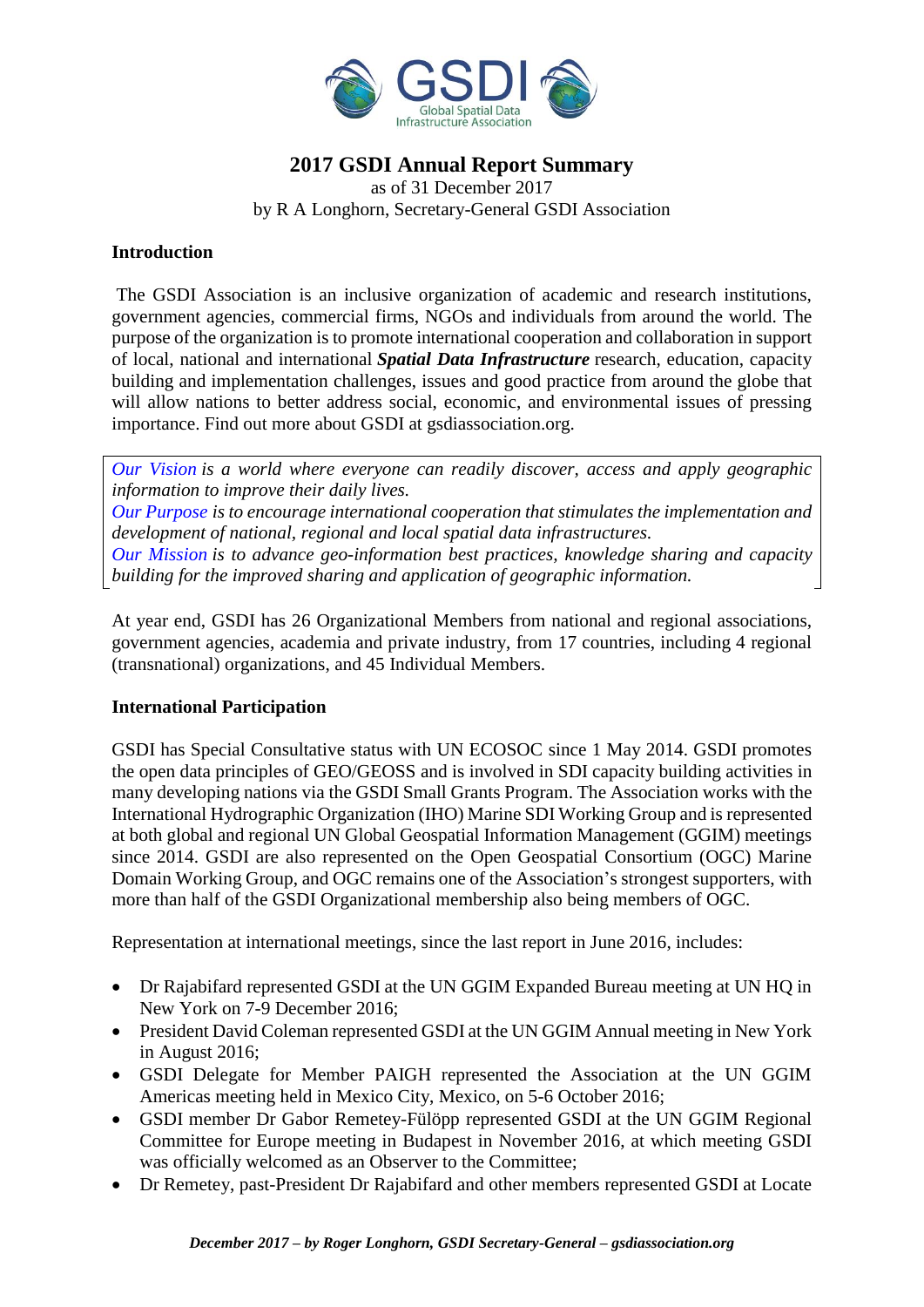

7/Digital Earth 10 in Sydney in April 2017;

- Dr Remetey represented GSDI at the CEOS WGISS-43 meeting (remotely) in April 2017:
- GSDI President Dave Lovell and Project Leader Georgina Chandler presented the GSDI Project "Towards a Global Assessment of National Spatial Data Infrastructures" at the 7<sup>th</sup> session of UN GGIM Europe in June in Brussels, Belgium.

GSDI are members of the UN GGIM Geospatial Societies expert group (formerly the Joint Board of Geospatial Information Societies) and have MoUs with the International Cartographic Association (ICA), the International Federation of Surveyors (FIG) and the International Society for Photogrammetry and Remote Sensing (ISPRS), the International Society for Digital Earth (ISDE), and the Centre for Disaster Management and Public Safety (CDMPS) at the Univ. of Melbourne for joint promotion of activities.

#### **GSDI Small Grants Program**

Four GSDI Small Grants Program projects concluded in quarter 3 of 2016, gratefully supported with funding from GSDI member Natural Resources Canada. The call for proposals for 2017, which closed on 8 June 2017, resulted in 31 proposals received, of which 7 were selected for funding. Due to difficulties with one proposal, six awards were made, as shown below:

- Chongqing Survey Institute, PR China "SDI Promotion Actions in Chongqing, PR China"
- National Environment Management Authority, Kenya "Unlocking Government Environmental Data in Kenya – the KEIN Project"
- Agency for Land Administration and Management, Geodesy and Cartography, Mongolia "Support for Working Group on Formulating the SDI Act in Mongolia"
- Mongolian Geospatial Association, Mongolia "Translating the GSDI SDI Cookbook" into Mongolian
- ELSAKA Lembaga Studi dan Advokasi Kebijakan/Center for Study and Policy Advocacy, Indonesia – "SDI and Spatial Data Training"
- ECOWAS Regional Centre for Renewable Energy and Energy Efficiency (ECREEE), Cabo Verde - "SDI to Support Sustainable Energy Planning in West Africa"

Thanks to the generosity of GSDI's Members and partners such as URISA GISCorps, GSDI was able to support six of the proposals in 2017. This year, the cash awards are made from GSDI's own reserve funds. We seek further Small Grants Program supporters so that others of the more deserving proposals might be funded in 2017. Support funding can be applied to specific projects, countries and regions.

## **Conferences and Capacity Building**

The GSDI 15 World Conference was held in Taipei, Taiwan, from 29 November to 2 December 2016 under the theme "Spatial Enablement in the Smart Homeland" hosted by GSDI member Taiwan Association for Disaster Prevention Industry (TADPI). The conference was very well attended and produced a digital Proceedings and a conference book of selected and extended peer-reviewed papers, both accessible from the GSDI website.

Work continued on two GSDI Projects, focusing on Marine SDE Best Practice, led by members KU Leuven and LETG-BREST GEOMER, which started in November 2015, and the NSDI Global Index Project. Both these projects will complete their work in 2018 and have